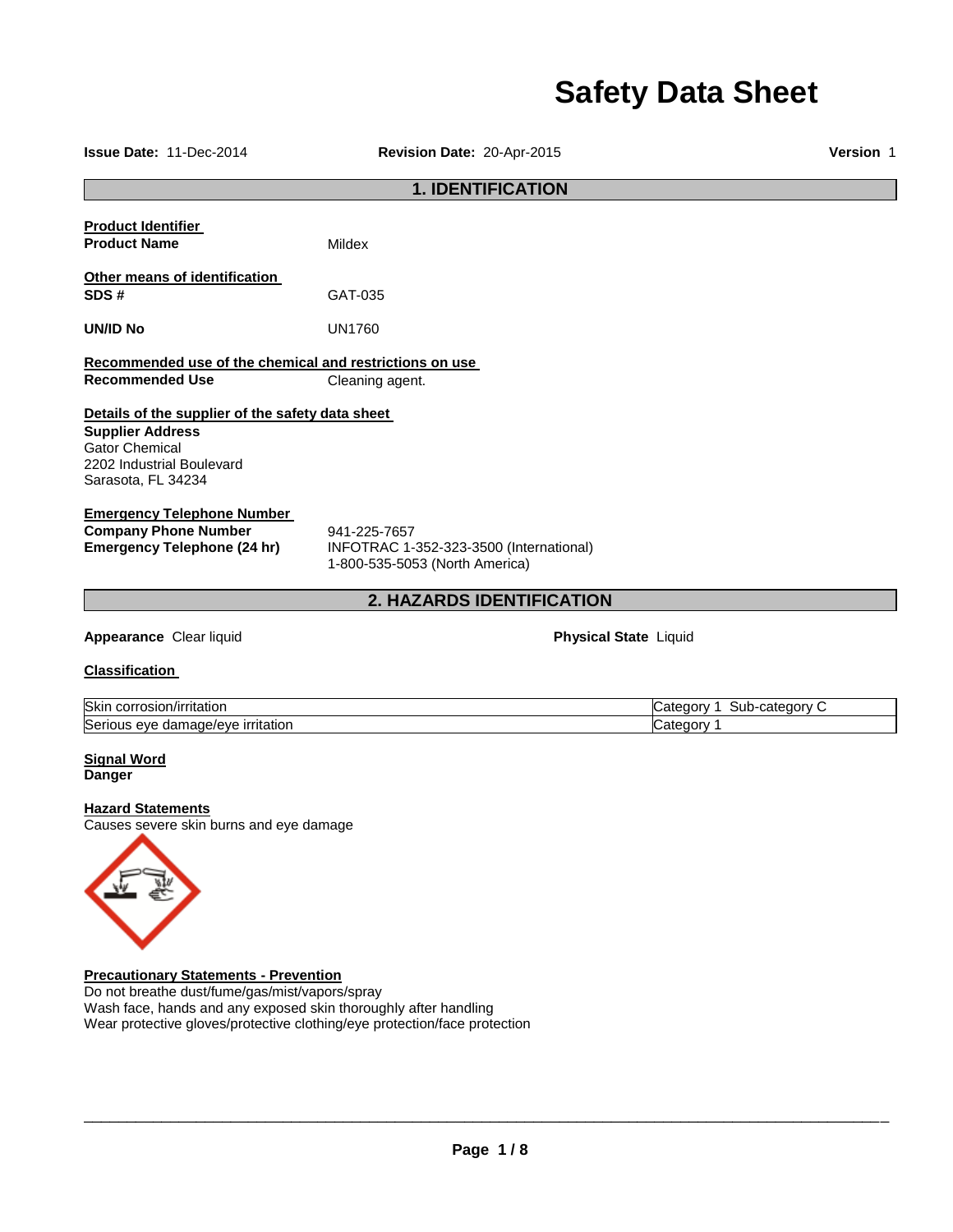### **Precautionary Statements - Response**

Immediately call a poison center or doctor/physician

IF IN EYES: Rinse cautiously with water for several minutes. Remove contact lenses, if present and easy to do. Continue rinsing Immediately call a poison center or doctor/physician

\_\_\_\_\_\_\_\_\_\_\_\_\_\_\_\_\_\_\_\_\_\_\_\_\_\_\_\_\_\_\_\_\_\_\_\_\_\_\_\_\_\_\_\_\_\_\_\_\_\_\_\_\_\_\_\_\_\_\_\_\_\_\_\_\_\_\_\_\_\_\_\_\_\_\_\_\_\_\_\_\_\_\_\_\_\_\_\_\_\_\_\_\_

IF ON SKIN (or hair): Remove/Take off immediately all contaminated clothing. Rinse skin with water/shower

Wash contaminated clothing before reuse

IF INHALED: Remove victim to fresh air and keep at rest in a position comfortable for breathing

Immediately call a poison center or doctor/physician

IF SWALLOWED: Rinse mouth. Do NOT induce vomiting

### **Precautionary Statements - Storage**

Store locked up

### **Precautionary Statements - Disposal**

Dispose of contents/container to an approved waste disposal plant

### **Other Hazards**

Very toxic to aquatic life with long lasting effects

### **3. COMPOSITION/INFORMATION ON INGREDIENTS**

| <b>Chemical Name</b>     | CAS No    | Weight-%    |
|--------------------------|-----------|-------------|
| hvpochlorite ו<br>30dium | 7681-52-9 | $-10$<br>⊣ບ |
| Caustic Soda             | 1310-73-2 | ◡           |

\*\*If Chemical Name/CAS No is "proprietary" and/or Weight-% is listed as a range, the specific chemical identity and/or percentage of composition has been withheld as a trade secret.\*\*

# **4. FIRST-AID MEASURES**

### **First Aid Measures**

| <b>General Advice</b>               | Immediately call a poison center or doctor/physician.                                                                                                                         |
|-------------------------------------|-------------------------------------------------------------------------------------------------------------------------------------------------------------------------------|
| <b>Eye Contact</b>                  | Rinse cautiously with water for several minutes. Remove contact lenses, if present and<br>easy to do. Continue rinsing. Immediately call a poison center or doctor/physician. |
| <b>Skin Contact</b>                 | Remove/Take off immediately all contaminated clothing. Rinse skin with water/shower.<br>Wash contaminated clothing before reuse.                                              |
| <b>Inhalation</b>                   | Remove victim to fresh air and keep at rest in a position comfortable for breathing.<br>Immediately call a poison center or doctor/physician.                                 |
| Ingestion                           | Rinse mouth. Do not induce vomiting.                                                                                                                                          |
| Most important symptoms and effects |                                                                                                                                                                               |
| <b>Symptoms</b>                     | Causes severe skin burns and eye damage.                                                                                                                                      |
|                                     |                                                                                                                                                                               |

### **Indication of any immediate medical attention and special treatment needed**

**Notes to Physician Treat symptomatically.** 

# **5. FIRE-FIGHTING MEASURES**

### **Suitable Extinguishing Media**

Use extinguishing measures that are appropriate to local circumstances and the surrounding environment.

**Unsuitable Extinguishing Media** Not determined.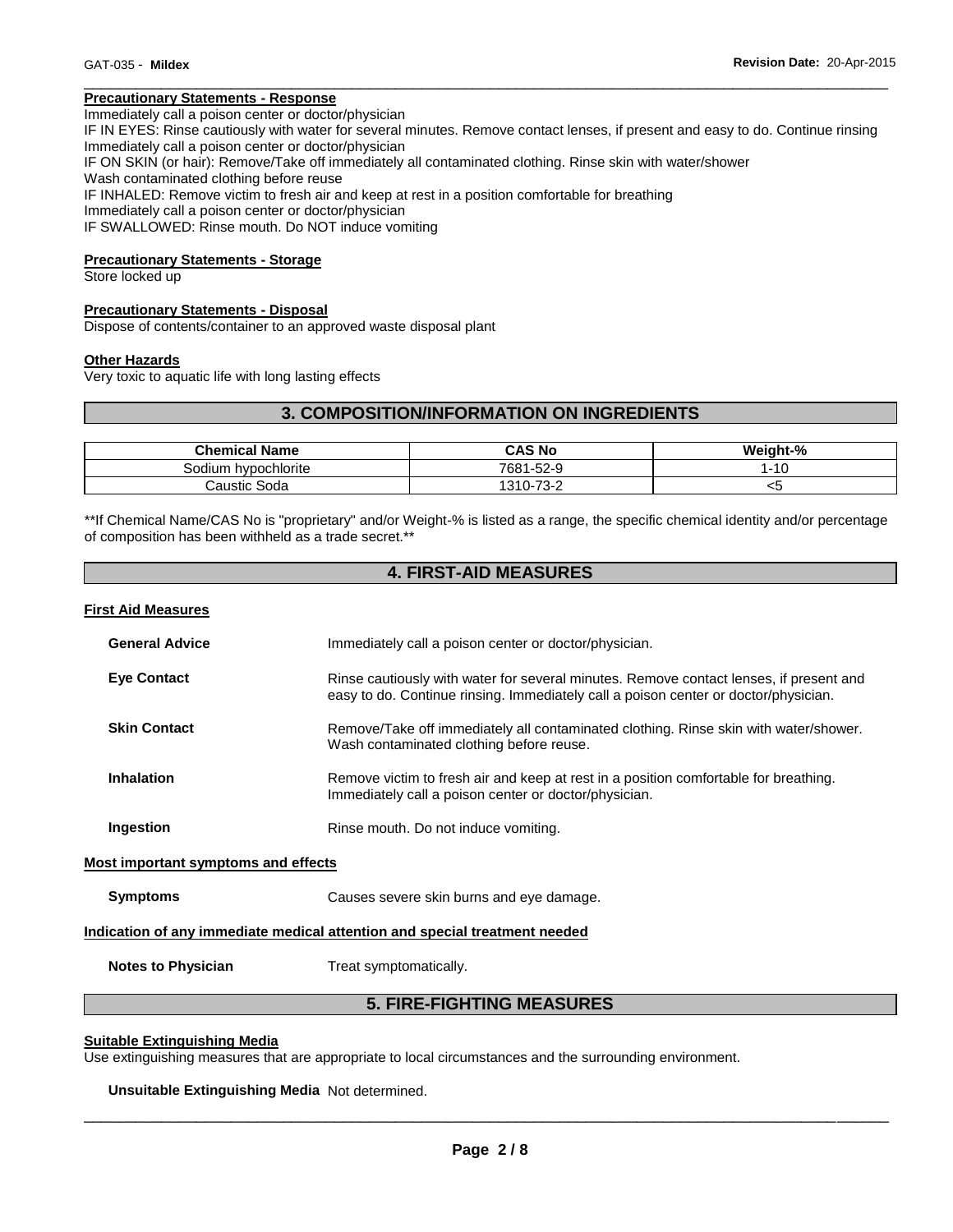### \_\_\_\_\_\_\_\_\_\_\_\_\_\_\_\_\_\_\_\_\_\_\_\_\_\_\_\_\_\_\_\_\_\_\_\_\_\_\_\_\_\_\_\_\_\_\_\_\_\_\_\_\_\_\_\_\_\_\_\_\_\_\_\_\_\_\_\_\_\_\_\_\_\_\_\_\_\_\_\_\_\_\_\_\_\_\_\_\_\_\_\_\_ **Specific Hazards Arising from the Chemical**

Not determined.

### **Protective equipment and precautions for firefighters**

As in any fire, wear self-contained breathing apparatus pressure-demand, MSHA/NIOSH (approved or equivalent) and full protective gear.

### **6. ACCIDENTAL RELEASE MEASURES**

### **Personal precautions, protective equipment and emergency procedures**

**Personal Precautions** Use personal protective equipment as required.

### **Methods and material for containment and cleaning up**

**Methods for Containment** Prevent further leakage or spillage if safe to do so.

**Methods for Clean-Up Keep in suitable, closed containers for disposal.** 

### **7. HANDLING AND STORAGE**

### **Precautions for safe handling**

**Advice on Safe Handling** Handle in accordance with good industrial hygiene and safety practice. Do not breathe dust/fume/gas/mist/vapors/spray. Wash face, hands, and any exposed skin thoroughly after handling. Wear protective gloves/protective clothing and eye/face protection.

### **Conditions for safe storage, including any incompatibilities**

| <b>Storage Conditions</b> | Store locked up.                          |
|---------------------------|-------------------------------------------|
| Incompatible Materials    | None known based on information supplied. |

# **8. EXPOSURE CONTROLS/PERSONAL PROTECTION**

### **Exposure Guidelines**

| <b>Chemical Name</b> | <b>ACGIH TLV</b>            | <b>OSHA PEL</b>                       | <b>NIOSH IDLH</b>                      |
|----------------------|-----------------------------|---------------------------------------|----------------------------------------|
| Caustic Soda         | Ceiling: $2 \text{ mg/m}^3$ | TWA: $2 \text{ ma/m}^3$               | <b>IDLH: 10</b><br>$10 \text{ ma/m}^3$ |
| 1310-73-2            |                             | (vacated) Ceiling: $2 \text{ ma/m}^3$ | Ceiling: 2 mg/m <sup>3</sup>           |

# **Appropriate engineering controls**

| <b>Engineering Controls</b> | Showers. Eyewash stations. Ventilation systems. |
|-----------------------------|-------------------------------------------------|
|                             |                                                 |

### **Individual protection measures, such as personal protective equipment**

- **Eye/Face Protection** Avoid contact with eyes.
- **Skin and Body Protection** Wear suitable protective clothing.
- **Respiratory Protection** Ensure adequate ventilation, especially in confined areas.

**General Hygiene Considerations** Handle in accordance with good industrial hygiene and safety practice.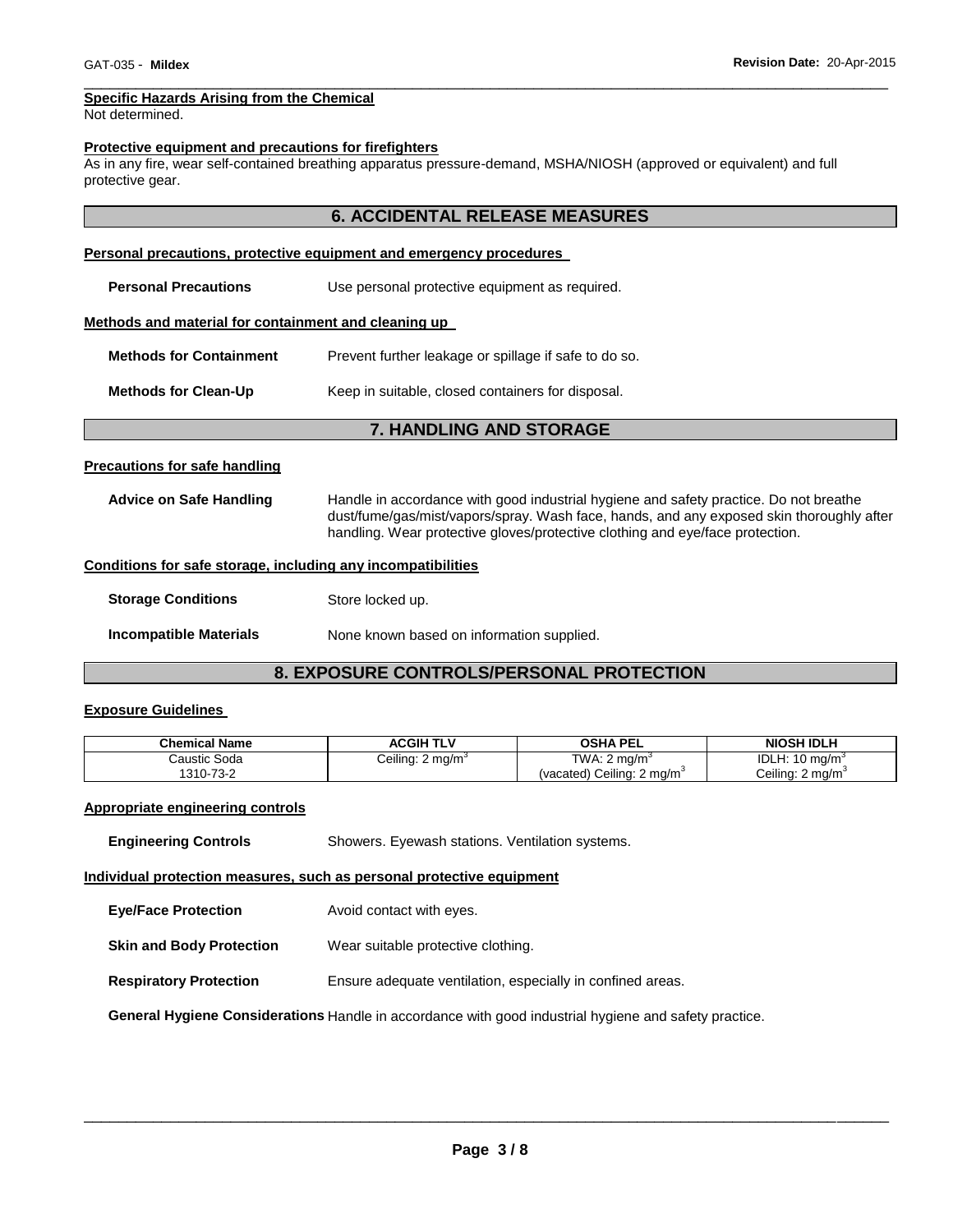### \_\_\_\_\_\_\_\_\_\_\_\_\_\_\_\_\_\_\_\_\_\_\_\_\_\_\_\_\_\_\_\_\_\_\_\_\_\_\_\_\_\_\_\_\_\_\_\_\_\_\_\_\_\_\_\_\_\_\_\_\_\_\_\_\_\_\_\_\_\_\_\_\_\_\_\_\_\_\_\_\_\_\_\_\_\_\_\_\_\_\_\_\_ **9. PHYSICAL AND CHEMICAL PROPERTIES**

### **Information on basic physical and chemical properties**

| <b>Physical State</b><br>Appearance<br>Color                                                                                                                                                                                                                                                                                                                                                                                                                                                                                                                                                                                          | Liquid<br>Clear liquid<br>Clear                                                                                                                                                                                                                                                                                                                                                | Odor<br><b>Odor Threshold</b> | Not determined<br>Not determined |
|---------------------------------------------------------------------------------------------------------------------------------------------------------------------------------------------------------------------------------------------------------------------------------------------------------------------------------------------------------------------------------------------------------------------------------------------------------------------------------------------------------------------------------------------------------------------------------------------------------------------------------------|--------------------------------------------------------------------------------------------------------------------------------------------------------------------------------------------------------------------------------------------------------------------------------------------------------------------------------------------------------------------------------|-------------------------------|----------------------------------|
| <b>Property</b><br>рH<br><b>Melting Point/Freezing Point</b><br><b>Boiling Point/Boiling Range</b><br><b>Flash Point</b><br><b>Evaporation Rate</b><br><b>Flammability (Solid, Gas)</b><br><b>Upper Flammability Limits</b><br><b>Lower Flammability Limit</b><br><b>Vapor Pressure</b><br><b>Vapor Density</b><br><b>Specific Gravity</b><br><b>Water Solubility</b><br>Solubility in other solvents<br><b>Partition Coefficient</b><br><b>Auto-ignition Temperature</b><br><b>Decomposition Temperature</b><br><b>Kinematic Viscosity</b><br><b>Dynamic Viscosity</b><br><b>Explosive Properties</b><br><b>Oxidizing Properties</b> | Values<br>Not determined<br>Not determined<br>Not determined<br>Not determined<br>Not determined<br>Not determined<br>Not determined<br>Not determined<br>Not determined<br>Not determined<br>Not determined<br>Not determined<br>Not determined<br>Not determined<br>Not determined<br>Not determined<br>Not determined<br>Not determined<br>Not determined<br>Not determined | Remarks • Method              |                                  |

# **10. STABILITY AND REACTIVITY**

### **Reactivity**

Not reactive under normal conditions.

### **Chemical Stability**

Stable under recommended storage conditions.

### **Possibility of Hazardous Reactions**

None under normal processing.

### **Conditions to Avoid**

Keep out of reach of children.

### **Incompatible Materials**

None known based on information supplied.

### **Hazardous Decomposition Products**

None known based on information supplied.

# **11. TOXICOLOGICAL INFORMATION**

### **Information on likely routes of exposure**

| <b>Product Information</b> |                           |
|----------------------------|---------------------------|
| <b>Eye Contact</b>         | Causes severe eye damage. |
| <b>Skin Contact</b>        | Causes severe skin burns. |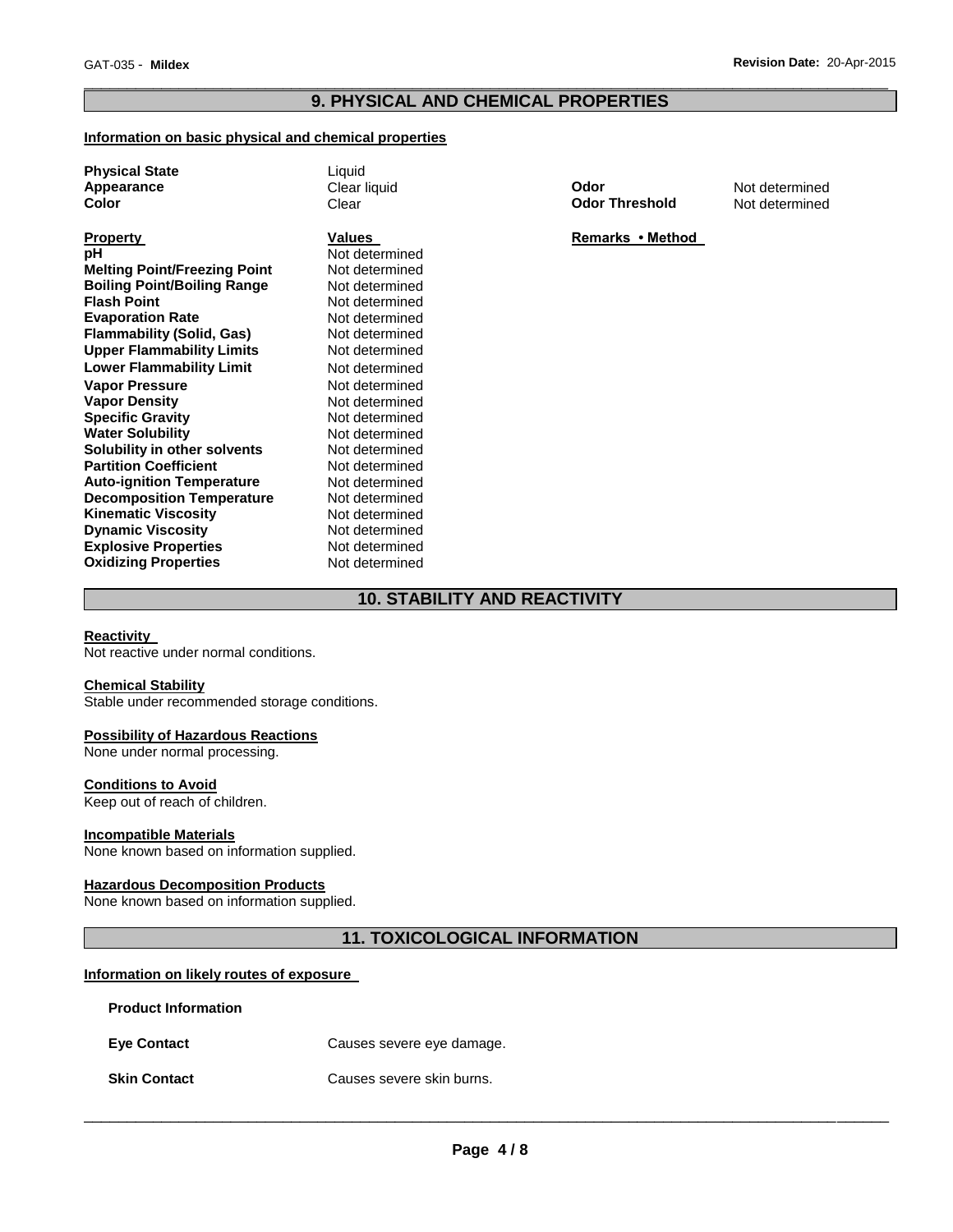# **Inhalation** Do not inhale.

**Ingestion Do not ingest.** 

### **Component Information**

| <b>Chemical Name</b>             | Oral LD50                | <b>Dermal LD50</b>       | <b>Inhalation LC50</b>               |
|----------------------------------|--------------------------|--------------------------|--------------------------------------|
| Sodium hypochlorite<br>7681-52-9 | $= 8200$ mg/kg (Rat)     | $> 10000$ mg/kg (Rabbit) | $\overline{\phantom{0}}$             |
| Sodium Chloride<br>7647-14-5     | $=$ 3 g/kg (Rat)         | $> 10$ g/kg (Rabbit)     | $>$ 42 g/m <sup>3</sup> (Rat) 1 h    |
| Caustic Soda<br>1310-73-2        | $\overline{\phantom{0}}$ | $= 1350$ mg/kg (Rabbit)  |                                      |
| Sodium carbonate<br>497-19-8     | $=$ 4090 mg/kg (Rat)     | $\sim$                   | $= 2300$ mg/m <sup>3</sup> (Rat) 2 h |

\_\_\_\_\_\_\_\_\_\_\_\_\_\_\_\_\_\_\_\_\_\_\_\_\_\_\_\_\_\_\_\_\_\_\_\_\_\_\_\_\_\_\_\_\_\_\_\_\_\_\_\_\_\_\_\_\_\_\_\_\_\_\_\_\_\_\_\_\_\_\_\_\_\_\_\_\_\_\_\_\_\_\_\_\_\_\_\_\_\_\_\_\_

### **Information on physical, chemical and toxicological effects**

**Symptoms** Please see section 4 of this SDS for symptoms.

### **Delayed and immediate effects as well as chronic effects from short and long-term exposure**

**Carcinogenicity Group 3 IARC components are "not classifiable as human carcinogens".** 

| <sup>ा</sup> Name<br>Chemical | ACGIH | <b>IARC</b> | $\sim$<br>N<br>. | <b>OSHA</b> |
|-------------------------------|-------|-------------|------------------|-------------|
| Sodium hypochlorite           |       | Group 3     |                  |             |
| 7681-52-9                     |       |             |                  |             |

### **Legend**

### *IARC (International Agency for Research on Cancer)*

*Group 3 IARC components are "not classifiable as human carcinogens"* 

### **Numerical measures of toxicity**

Not determined

# **12. ECOLOGICAL INFORMATION**

## **Ecotoxicity**

Very toxic to aquatic life with long lasting effects.

### **Component Information**

| <b>Chemical Name</b>             | Algae/aquatic plants                          | Fish                                                                                                                                                                                                                                                                                                                                                                                                                                                             | Toxicity to<br>microorganisms | <b>Crustacea</b>                                                                              |
|----------------------------------|-----------------------------------------------|------------------------------------------------------------------------------------------------------------------------------------------------------------------------------------------------------------------------------------------------------------------------------------------------------------------------------------------------------------------------------------------------------------------------------------------------------------------|-------------------------------|-----------------------------------------------------------------------------------------------|
| Sodium hypochlorite<br>7681-52-9 | 0.095: 24 h Skeletonema<br>costatum mg/L EC50 | 0.06 - 0.11: 96 h Pimephales<br>promelas mg/L LC50 flow-<br>through 4.5 - 7.6: 96 h<br>Pimephales promelas mg/L<br>LC50 static 0.4 - 0.8: 96 h<br>Lepomis macrochirus mg/L<br>LC50 static 0.28 - 1: 96 h<br>Lepomis macrochirus mg/L<br>LC50 flow-through 0.05 -<br>0.771: 96 h Oncorhynchus<br>mykiss mg/L LC50 flow-<br>through 0.03 - 0.19: 96 h<br>Oncorhynchus mykiss mg/L<br>LC50 semi-static 0.18 - 0.22:<br>96 h Oncorhynchus mykiss<br>mg/L LC50 static |                               | 0.033 - 0.044: 48 h Daphnia<br>magna mg/L EC50 Static<br>2.1: 96 h Daphnia magna<br>mg/L EC50 |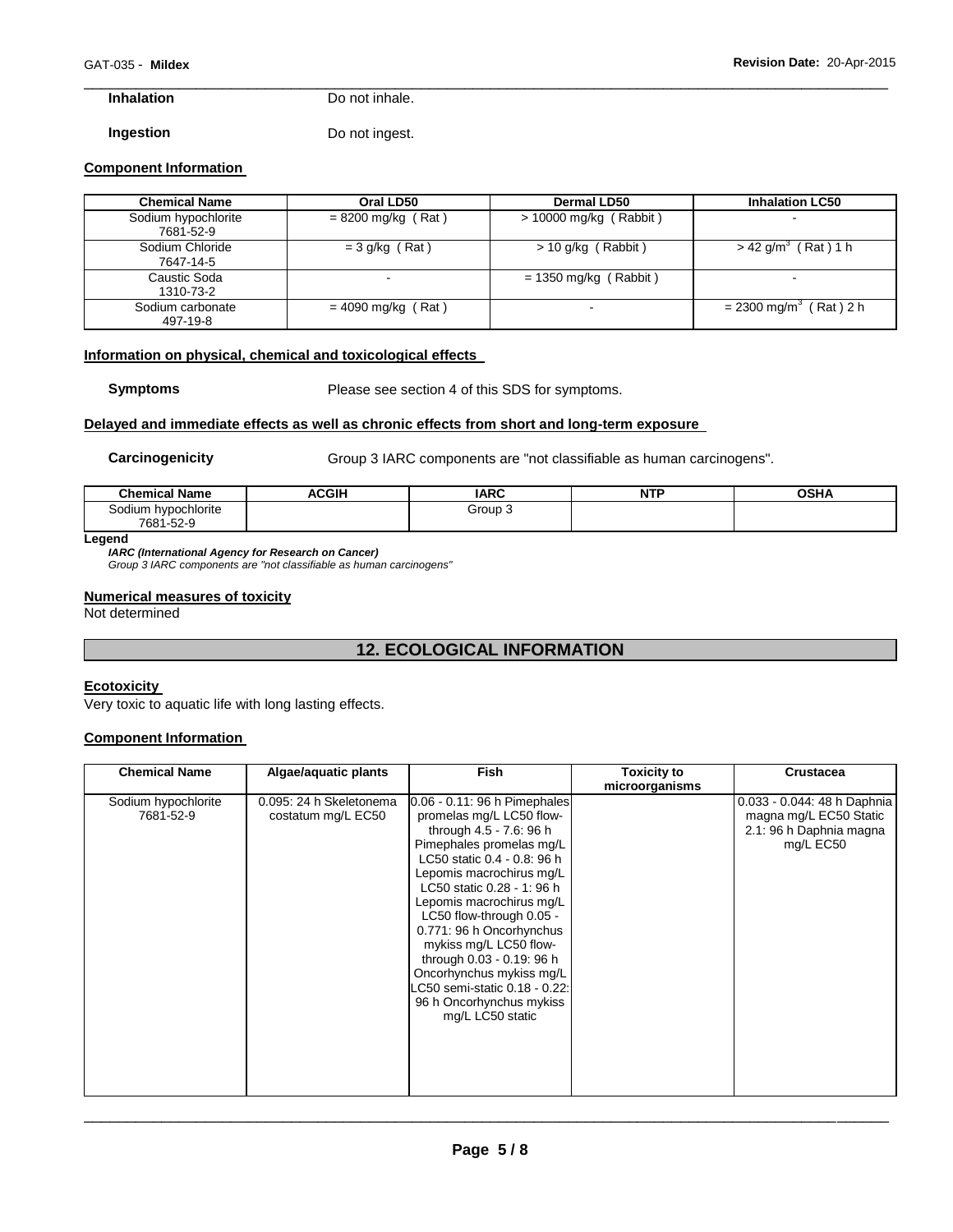| <b>Chemical Name</b>         | Algae/aquatic plants                          | <b>Fish</b>                                                                                                                                                                                                                                                                                                                                                                          | <b>Toxicity to</b><br>microorganisms | <b>Crustacea</b>                                                                               |
|------------------------------|-----------------------------------------------|--------------------------------------------------------------------------------------------------------------------------------------------------------------------------------------------------------------------------------------------------------------------------------------------------------------------------------------------------------------------------------------|--------------------------------------|------------------------------------------------------------------------------------------------|
| Sodium Chloride<br>7647-14-5 |                                               | 5560 - 6080: 96 h Lepomis<br>macrochirus mg/L LC50<br>flow-through 12946: 96 h<br>Lepomis macrochirus mg/L<br>LC50 static 6020 - 7070: 96<br>h Pimephales promelas mg/L<br>LC50 static 7050: 96 h<br>Pimephales promelas mg/L<br>LC50 semi-static 6420 -<br>6700: 96 h Pimephales<br>promelas mg/L LC50 static<br>4747 - 7824: 96 h<br>Oncorhynchus mykiss mg/L<br>LC50 flow-through |                                      | 1000: 48 h Daphnia magna<br>mg/L EC50 340.7 - 469.2: 48<br>h Daphnia magna mg/L<br>EC50 Static |
| Caustic Soda<br>1310-73-2    |                                               | 45.4: 96 h Oncorhynchus<br>mykiss mg/L LC50 static                                                                                                                                                                                                                                                                                                                                   |                                      |                                                                                                |
| Sodium carbonate<br>497-19-8 | 242: 120 h Nitzschia mg/L<br>EC <sub>50</sub> | 300: 96 h Lepomis<br>macrochirus mg/L LC50<br>static 310 - 1220: 96 h<br>Pimephales promelas mg/L<br>LC50 static                                                                                                                                                                                                                                                                     |                                      | 265: 48 h Daphnia magna<br>mg/L EC50                                                           |

# **Persistence/Degradability**

Not determined.

### **Bioaccumulation**

Not determined.

### **Mobility**

Not determined

# **Other Adverse Effects**

Not determined

# **13. DISPOSAL CONSIDERATIONS**

### **Waste Treatment Methods**

| <b>Disposal of Wastes</b>     | Disposal should be in accordance with applicable regional, national and local laws and<br>regulations. |
|-------------------------------|--------------------------------------------------------------------------------------------------------|
| <b>Contaminated Packaging</b> | Disposal should be in accordance with applicable regional, national and local laws and<br>regulations. |

## **California Hazardous Waste Status**

| <b>Chemical Name</b> | California Hazardous Waste Status |
|----------------------|-----------------------------------|
| Caustic Soda         | Toxic                             |
| 1310-73-2            | Corrosive                         |
| Sodium carbonate     | Corrosive                         |
| 497-19-8             |                                   |

# **14. TRANSPORT INFORMATION**

**Note Note Please see current shipping paper for most up to date shipping information, including** exemptions and special circumstances.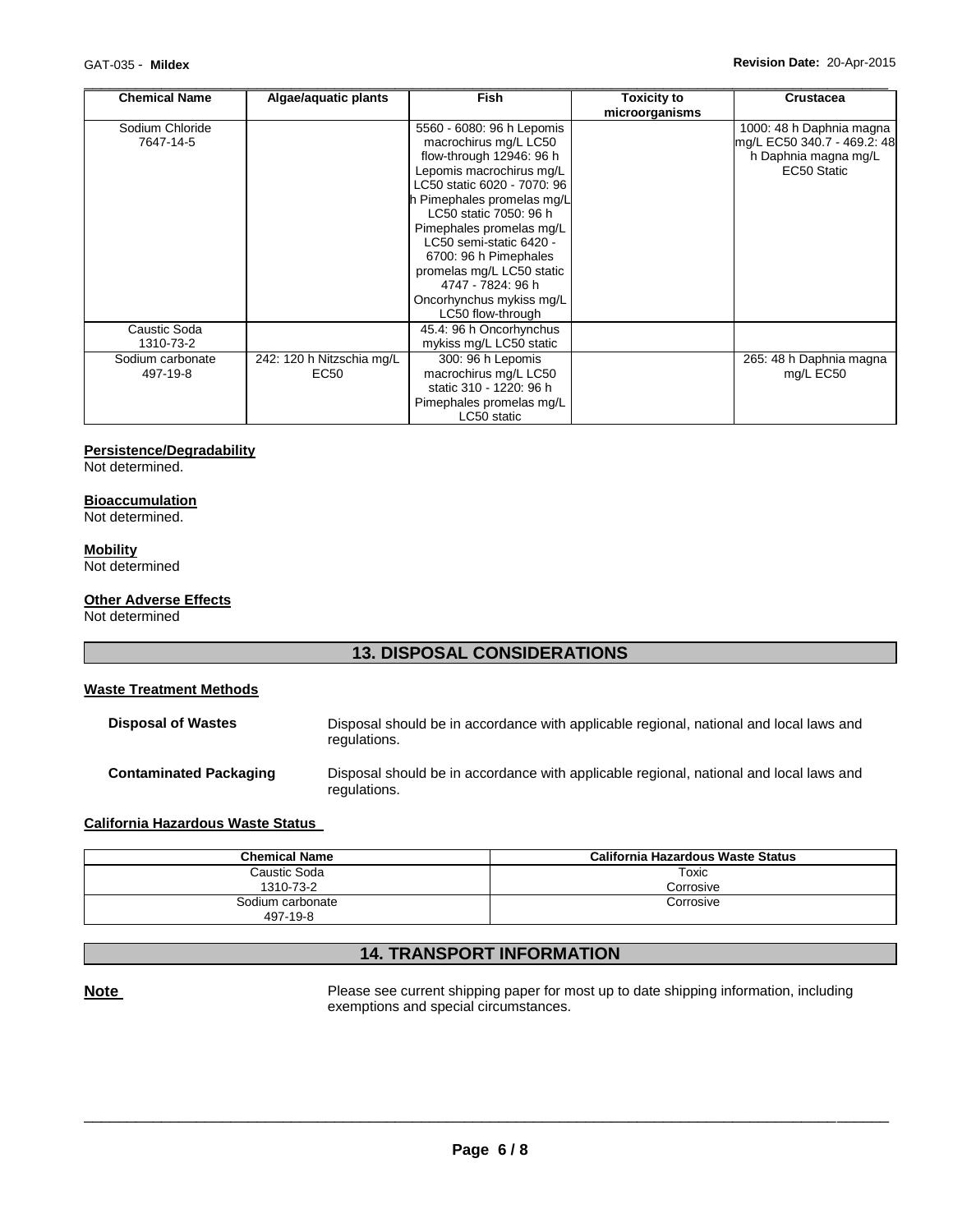| <b>DOT</b>                  |                                                             |
|-----------------------------|-------------------------------------------------------------|
| UN/ID No                    | UN1760                                                      |
| <b>Proper Shipping Name</b> | Corrosive liquids, n.o.s. (sodium hypochlorite)             |
| <b>Hazard Class</b>         | 8                                                           |
| <b>Packing Group</b>        | Ш                                                           |
| <b>IATA</b>                 |                                                             |
| <b>UN/ID No</b>             | UN1760                                                      |
| <b>Proper Shipping Name</b> | Corrosive liquid, n.o.s. (sodium hypochlorite)              |
| <b>Hazard Class</b>         | 8                                                           |
| <b>Packing Group</b>        | Ш                                                           |
| <b>IMDG</b>                 |                                                             |
| UN/ID No                    | UN1760                                                      |
| <b>Proper Shipping Name</b> | Corrosive liquid, n.o.s. (sodium hypochlorite)              |
| <b>Hazard Class</b>         | 8                                                           |
| <b>Packing Group</b>        | Ш                                                           |
| <b>Marine Pollutant</b>     | This material may meet the definition of a marine pollutant |
|                             |                                                             |

# **15. REGULATORY INFORMATION**

\_\_\_\_\_\_\_\_\_\_\_\_\_\_\_\_\_\_\_\_\_\_\_\_\_\_\_\_\_\_\_\_\_\_\_\_\_\_\_\_\_\_\_\_\_\_\_\_\_\_\_\_\_\_\_\_\_\_\_\_\_\_\_\_\_\_\_\_\_\_\_\_\_\_\_\_\_\_\_\_\_\_\_\_\_\_\_\_\_\_\_\_\_

### **International Inventories**

| <b>Chemical Name</b> | TSCA    | DSL | <b>NDSL</b> | <b>EINECS</b> | <b>ELINCS</b> | ENCS    | <b>IECSC</b> | KECL    | <b>PICCS</b> | <b>AICS</b> |
|----------------------|---------|-----|-------------|---------------|---------------|---------|--------------|---------|--------------|-------------|
| Sodium hypochlorite  | Present |     |             | Present       |               | Present |              | Present |              |             |
| Caustic Soda         | Present |     |             | Present       |               | Present |              | Present |              |             |

### **Legend:**

*TSCA - United States Toxic Substances Control Act Section 8(b) Inventory* 

*DSL/NDSL - Canadian Domestic Substances List/Non-Domestic Substances List* 

*EINECS/ELINCS - European Inventory of Existing Chemical Substances/European List of Notified Chemical Substances* 

*ENCS - Japan Existing and New Chemical Substances* 

*IECSC - China Inventory of Existing Chemical Substances* 

*KECL - Korean Existing and Evaluated Chemical Substances* 

*PICCS - Philippines Inventory of Chemicals and Chemical Substances* 

*AICS - Australian Inventory of Chemical Substances* 

### **US Federal Regulations**

### **CERCLA**

| <b>Chemical Name</b> | <b>Hazardous Substances RQs</b> | <b>CERCLA/SARA RQ</b> | <b>Reportable Quantity (RQ)</b> |
|----------------------|---------------------------------|-----------------------|---------------------------------|
| Sodium hypochlorite  | 100 lb                          |                       | RQ 100 lb final RQ              |
| 7681-52-9            |                                 |                       | RQ 45.4 kg final RQ             |
| Caustic Soda         | 1000 lb                         |                       | RQ 1000 lb final RQ             |
| 1310-73-2            |                                 |                       | RQ 454 kg final RQ              |

### **SARA 313**

Section 313 of Title III of the Superfund Amendments and Reauthorization Act of 1986 (SARA). This product does not contain any chemicals which are subject to the reporting requirements of the Act and Title 40 of the Code of Federal Regulations, Part 372

### **CWA (Clean Water Act)**

| <b>Chemical Name</b> | <b>CWA - Reportable</b><br>Quantities | <b>CWA - Toxic Pollutants CWA - Priority Pollutants</b> | <b>CWA - Hazardous</b><br><b>Substances</b> |
|----------------------|---------------------------------------|---------------------------------------------------------|---------------------------------------------|
| Sodium hypochlorite  | 100 <sub>lb</sub>                     |                                                         |                                             |
| Caustic Soda         | 1000 lb                               |                                                         |                                             |